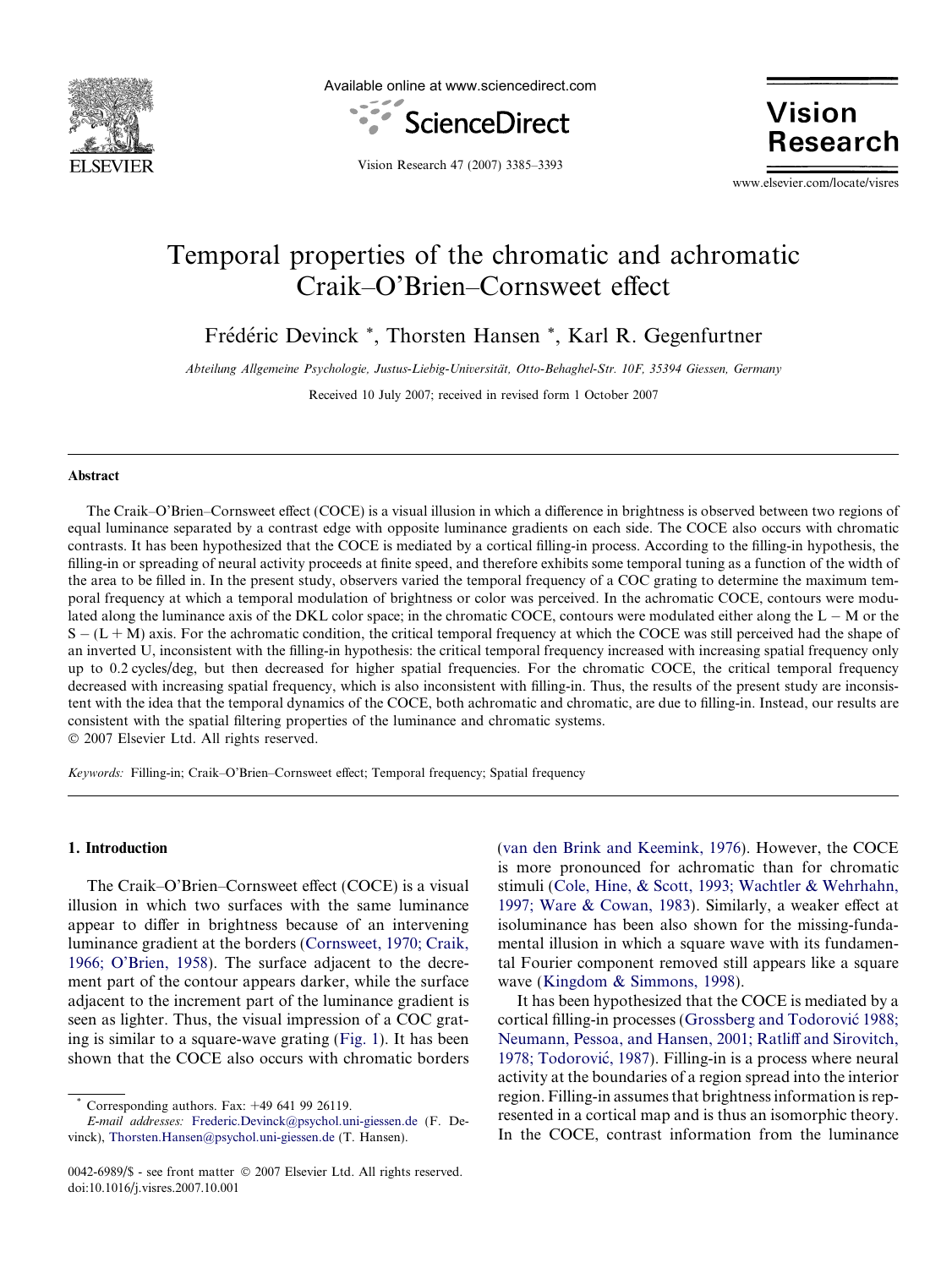<span id="page-1-0"></span>

Fig. 1. Example of a Craik–O'Brien–Cornsweet effect (COCE) used in the first experiment. In this phenomenon, the central regions differ in perceived brightness, although the intensity of each of these regions is similar. The intensity profile (solid scalloped lines) has been added for illustration only and was not visible during the experiment.

gradients is thought to fill-in the homogeneous interior regions, such that observers perceive something different from the physical background depending of the surrounding area. Most neurons in the early visual system are sensitive to luminance discontinuities and respond less to homogeneous achromatic surfaces. Only a subset of cortical neurons responds well to uniform fields [\(Rossi, Rittenhouse, &](#page-8-0) [Paradiso, 1996](#page-8-0)). According to the filling-in theory, brightness information signaled by contrast-sensitive neurons spreads from the luminance contrast at the edges towards the homogeneous inner region of the bars in the COC grating. Filling-in assumes an active spreading of neural activity, which proceeds at a finite speed, and should consequently exhibit a temporal tuning as a function of the size of the region to be filled-in: the larger the region, the more time is needed for filling-in. [Davey, Maddess, and Srinivasan](#page-7-0) [\(1998\)](#page-7-0) have investigated this hypothesis by manipulating the temporal modulation frequency of an achromatic COCE for various spatial frequencies. For each spatial frequency, there is a temporal frequency at which the brightness changes will not occur because the filling-in process does not have enough time to complete. The critical temporal frequency should vary with the width of the induced area and with the temporal frequency of the flickering contours. The principle finding of [Davey et al. \(1998\)](#page-7-0) was that induced modulations were stronger and persisted to higher temporal frequencies for higher spatial frequencies, consistent with the isomorphic filling-in hypothesis. Along similar lines, [Rossi and Paradiso \(1996\)](#page-8-0) investigated brightness induction

in temporally modulated square-wave gratings and found that the highest temporal frequency at which brightness induction occurs decreased as the area of the stripes in the square-wave grating increased. Their findings are also consistent with an induction process such as filling-in that takes longer for larger areas.

[Davey et al. \(1998\)](#page-7-0) (see also [Maddess, Srinivasan, &](#page-8-0) [Davey, 1998](#page-8-0)) suggested that their results could also support an interpretative hypothesis (called also the symbolic theory; for a review, see [von der Heydt, Friedman, & Zhou, 2003\)](#page-8-0). The early visual system is relatively insensitive to *achromatic* low-spatial frequency stimulation and shows only small responses to homogenous achromatic regions ([Campbell &](#page-7-0) [Robson, 1968\)](#page-7-0). Thus, the retinal response pattern elicited by an achromatic square-wave is quite similar to the retinal response for an achromatic COCE. These similar patterns could be interpreted at a later stage by a symbolic ''defaultto-square-wave'' rule ([Campbell, Howell, & Johnstone,](#page-7-0) [1978; Ratliff & Sirovitch, 1978](#page-7-0)). For [Maddess et al. \(1998\)](#page-8-0), this hypothesis is consistent with their results because the time required for the recognition process might be influenced by spatial frequency. Information about lower spatial frequencies is processed over greater cortical distance, thus the limiting process might be the speed at which the brain recognizes the low- or high-spatial frequencies in the image. This line of thinking indicates that the experiments by [Davey](#page-7-0) [et al. \(1998\)](#page-7-0) did not necessarily demonstrate that an isomorphic filling-in occurs in the COCE, and that the interpretative theory cannot be rejected.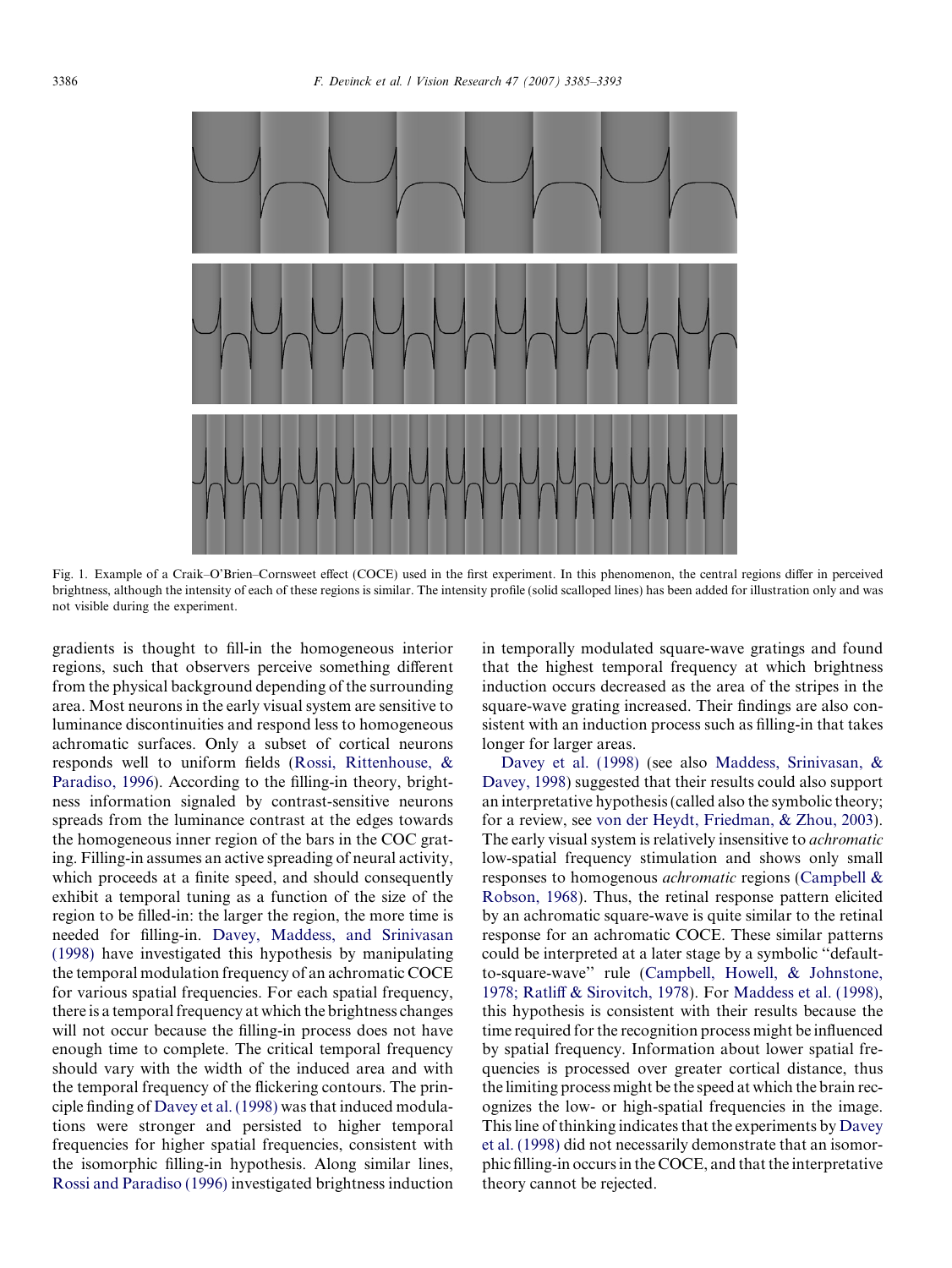If an isomorphic filling-in underlies the COCE, the critical temporal frequency should increase with increasing spatial frequency both for achromatic and chromatic patterns. However, if the interpretative theory supports COCE perception then the result should take into account the chromatic and achromatic contrast sensitivity function. It is well known that chromatic contrast sensitivity is low pass ([Mullen, 1985; van der Horst & Bouman, 1969](#page-8-0)). Thus, due to the interpretative theory, we should not expect a missing-fundamental illusion or a COCE at isoluminance, because the retinal pattern of a chromatic square-wave is fundamentally different from the pattern generated by a chromatic COCE [\(Kingdom & Simmons, 1998\)](#page-8-0). Another idea is that the critical modulation frequency at which the COCE persists depends on the spatio-temporal characteristics of the visual system and will be limited by the recognition of low-spatial frequencies for an achromatic COCE and by the recognition of high spatial frequencies for a chromatic COCE. To test these ideas, we extended the experiment done by [Davey et al. \(1998\)](#page-7-0) with an achromatic COCE to higher spatial frequencies, and into the chromatic domain using isoluminant COC gratings modulated along the  $L - M$ - and  $S - (L + M)$  axes.

We found that the critical temporal frequency had an inverted U-shape function for the achromatic COCE, and decreased with increasing spatial frequency for the chromatic COCE, both inconsistent with filling-in. Results are also inconsistent with an interpretative theory, which would predict no illusion with chromatic stimuli. However, the overall profile of the temporal frequency curve had a characteristic similar to the spatial filtering properties of the luminance and chromatic systems.

# 2. General methods

# 2.1. Observers

Four observers ranging in age from 26 to 32 years participated in each experiment. All had normal color vision (assessed by the Farnsworth plate), and had normal or corrected-to-normal visual acuity. Three observers were naïve regarding the purpose of the experiment, and the fourth observer was one of the authors (F.D.). Experiments were performed in accordance with the principles of the Declaration of Helsinki for the Protection of Human Subjects.

# 2.2. Apparatus

Stimuli were presented on a SONY Multiscan 20SE II color CRT monitor driven by a Cambridge Research ViSaGe graphic board (14 bits per gun) (Cambridge Research Systems, Rochester, United Kingdom). The experimental software was written in Matlab 7 using the CRS Toolbox extensions. The monitor was calibrated using an OptiCal photometer with the calibration routines of Cambridge Research Systems.

# 2.3. Stimuli

Stimulus patterns consisted of a COC grating with different spatial frequencies. In the main experiment we used three spatial frequencies (0.05, 1.25 and 0.2 cycles/deg). In a control experiment for achromatic stimuli we also employed higher spatial frequencies (0.4, 0.8 and 1.2 cycles/deg). The COC grating could have any color direction and contrast in DKL color space [\(Derrington, Krauskopf, & Lennie,](#page-7-0) [1984; Krauskopf, Williams, & Heeley, 1982; MacLeod & Boynton,](#page-7-0) [1979](#page-7-0)); three different directions were used. The first direction contained only variation of contrast along the  $L - M$  cone contrast axis. In the second direction, stimuli had variation of contrast along the  $S - (L + M)$  cone contrast axis. These two chromatic axes intersect at the gray point and span an isoluminant plane through the gray point. All lights in this direction have the same luminance as defined by the  $V(\lambda)$  photopic luminosity function ([Judd, 1951](#page-8-0); see [Wyszecki & Stiles,](#page-8-0) [1982](#page-8-0)).

The COC stimulus was designed to have a central region in the middle of each bar with no intensity modulation. Any observed brightness modulation in this area was therefore illusory. To achieve this, we defined a single COC flank by an exponential function that was confined to 3/4 of a quarter cycle (half the width of a single bar in the grating). Two COC flanks thus define modulations in 3/4 of a half-cycle and leave an area of one quarter of the width of a bar without any modulation. The profile of a single COC flank with  $x_i$  confined to 3/4 of a quarter cycle was defined with the following equation:

$$
F(x_i) = c \left( \frac{e^{\frac{\alpha x_i}{n}} - 1}{e^{\alpha} - 1} \right)
$$

where  $x_i \in \{0, 1, \dots n - 1\}$  is the spatial index of the pixels and *n* is the number of pixels in  $3/4$  of a quarter cycle. The value c defines the contrast (0.1 or 0.9) in the DKL color space. The parameter  $\alpha = 5$  controls the steepness of the COC flank. Note that all chromaticity coordinates for both contour sides producing the COCE are in opposite directions in DKL color space. Since the COCE was also displayed in an isoluminance condition, we determined for each observer the luminance match for the two contours with the luminance background to be tested using a variation of the minimally distinct border technique of [Boynton and Kaiser](#page-7-0) [\(1968\).](#page-7-0)

#### 2.4. Procedure

Observers first adapted for 3 min to the mean luminance of the CRT  $(30 \text{ cd/m}^2)$  in an otherwise dark room. Observers were then asked to vary the temporal frequency of a COC grating to determine the maximum temporal frequency at which a temporal modulation in brightness or color was perceived in the central regions of all bars of the grating. Observers were instructed to freely move their eyes, but to ignore the transition areas of the COC gratings, and just take the central regions of the bars into account. The initial value of the adjustable temporal frequency was chosen such that the COCE was clearly visible. To prevent hysteresis effects, observers had to adjust the cutoff temporal frequency from two directions (ascending and descending). Temporal frequency thresholds were determined for the three different spatial frequencies. Observers used a CB6 button box (Cambridge Research System, Rochester, United Kingdom) to increase or decrease the temporal frequency. Two steps were provided (0.25 and 1 Hz) to optimize the adjustment. The minimal step size of 0.25 Hz was fine enough for the observers to accomplish the task. This sequence was repeated continuously until the observer made a satisfactory setting and pressed a separate button on the response box to end the trial and start the next one. A training session preceded the experiments; thereafter each observer made ten settings in each condition tested. Possible effects of contrast sensitivity were evaluated in two separate experiments. First, we extended the main experiment by adding three high spatial frequencies (0.4, 0.8 and 1.2 cycles/deg) for an achromatic pattern presented at low contrast. Two observers, who had participated in the previous task, performed this experiment. Finally, one observer was asked to adjust the temporal frequency at which no brightness or color modulation was perceived in the COCE. The presentation order of the stimuli was randomized in all conditions. All experiments were performed in a dark room. Observer position was stabilized by a chin rest so that the screen was viewed binocularly at a distance of 52 cm.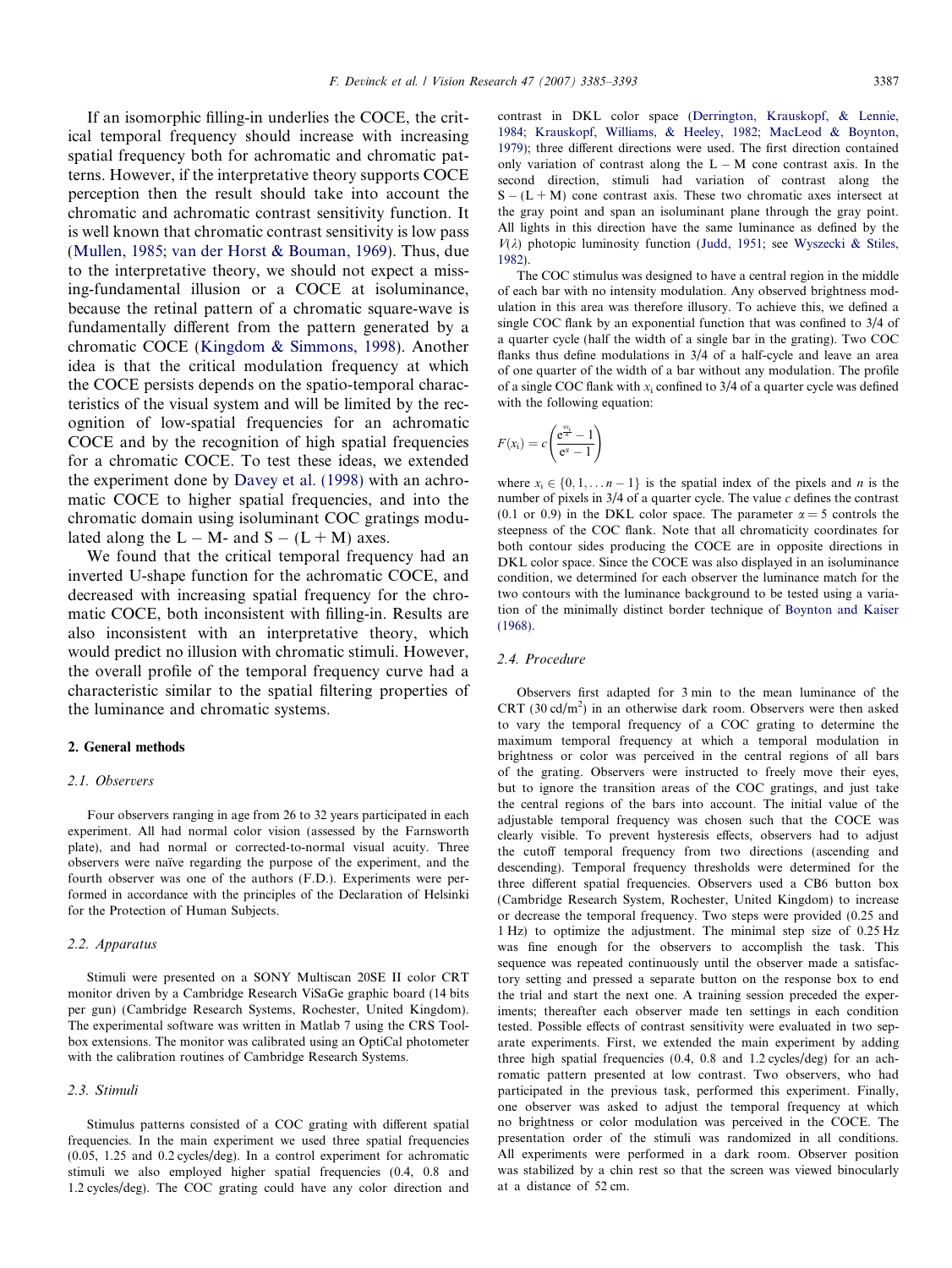# 3. Results

The means of the temporal frequency thresholds for the achromatic COCE for four observers and for both contrast conditions are shown in [Fig. 2](#page-4-0) (top panels). The regression lines indicate the cutoff temporal frequency required to perceive the COCE for three spatial frequencies. A regression analysis revealed that the temporal frequency significantly increased for the achromatic COCE and decreased for the isoluminant COCEs with increasing spatial frequency both for high and low contrast. In particular, the temporal frequency for an achromatic induction effect increased significantly with increasing spatial frequency at low contrast  $(F(2, 6) = 66.56, P < 0.0001)$  and at high contrast  $(F(2, 6) = 27.80, P \le 0.0001)$ . For a COC grating modulated along the  $S - (L + M)$  axis, the main results showed that the temporal frequencies decreased for increasing spatial frequencies. This result is displayed in [Fig. 2](#page-4-0) in the middle panels. The regression indicated that there was a significant effect at a low chromatic contrast  $(F(2, 6) = 126.76, P \le 0.0001)$ , and also for high chromatic contrast  $(F(2, 6) = 22.55, P \le 0.0001)$ . Finally, a similar result was found for a COC grating modulated along the L – M axis, where, the temporal frequency decreased significantly with increasing spatial frequency both for at low contrast  $(F(2, 6) = 107.15 \text{ } P \le 0.0001)$  and at high contrast ( $F(2, 6) = 37.00$ ,  $P \le 0.0001$ ). For all conditions, there are some differences across observers in the cutoff temporal frequencies; this is probably the consequence to differences in the subjective criterion of induced brightness or color. [Fig. 3](#page-5-0) summarizes the results for the achromatic and the chromatic modulated COC gratings for the low contrast condition.

In the achromatic conditions we found an increase of the temporal cutoff frequency with increasing spatial frequency. This increase is suggestive of a filling-in process, and one can estimate the speed of propagation with the following equation:

$$
v = \frac{1}{\text{sf}} \times \frac{1}{4} \times \text{tf} \times 2 = \frac{1}{2} \frac{\text{tf}}{\text{sf}},
$$

where 'sf' is the spatial frequency used in the experiment and 'tf' is the temporal frequency adjusted by the observer. The factor ¼ corrects the spatial frequency because the filling-in process needs to proceed only across a quarter of a cycle, i.e., across half of a bar from either the left and right edge to the center. The factor 2 corrects the temporal frequency, because two inductions occur during each temporal modulation. This velocity determines a lower limit of an assumed filling-in process, because the inducing contrast at the edges is not constant but decreases to zero during twice the temporal frequency. For the achromatic conditions with three spatial frequencies (0.05, 1.25 and 0.2 cycles/deg) and measured average cutoff temporal frequencies of 5.13, 6.32 and 7.41 1/s the velocities were 51.30, 25.28 and 18.50 deg/s. The velocities decrease considerably and consistently with increasing spatial frequencies. This is inconsistent with filling-in, which would predict that the velocities should be approximately the same and independent of spatial frequency.

In the second experiment, the task was extended to higher spatial frequencies for an achromatic COC grating at low contrast. The mean results presented in [Fig. 4](#page-5-0) show that the cutoff temporal frequencies decreased for spatial frequencies higher than 0.2 cycles/deg, deviating from the pattern predicted by a isomorphic filling-in theory.

[Fig. 5](#page-6-0) shows the results where the observer adjusted the temporal limit at which no modulation at all is seen for a COC grating modulated along the luminance, the  $S - (L + M)$  axis and the  $L - M$  axis (in dashed lines). Data from previous experiments are displayed for the same observer and conditions (solid lines). The cutoff temporal frequency at which a modulation can be detected, is above and similar to the results from the perceived COCE.

# 4. Discussion

The filling-in hypothesis assumes a temporal spreading of neural activity, a process that takes time. Consequently, larger areas are assumed to take longer to be filling-in, and therefore the cutoff temporal frequency at which the COCE is perceived is predicted to increase with increasing spatial frequency. We investigated achromatic and chromatic COC gratings and measured for different spatial frequencies the maximum temporal frequency at which a brightness or color modulation was perceived. For both achromatic and chromatic COC gratings we found a pattern of results that was inconsistent with filling-in: For the achromatic COCE with spatial frequencies between 0.05 and 1.2 cycles/deg the cutoff temporal frequency had the shape of an inverted U, peaking at 0.2 cycles/deg. For the chromatic COC gratings modulated along either the  $L - M$  or  $S - (L + M)$  axis of DKL colour space the cutoff temporal frequency monotonically decreased with increasing spatial frequency. In a control experiment we asked observers to adjust the temporal frequency until no modulation at all was seen. The resulting curves for chromatic and achromatic COC gratings followed the same pattern as before but where shifted to higher temporal frequencies.

All observers reported that the COCE was stronger in the low contrast than the high contrast condition. This observation is consistent with previous experiments showing a reduction in the COCE with increasing achromatic [\(Burr, 1987\)](#page-7-0) or chromatic contrast ([Cole et al., 1993](#page-7-0)).

# 4.1. Comparison to other studies

The experiment with the achromatic COC grating was motivated by a similar study by [Davey et al. \(1998\)](#page-7-0), who found that the critical temporal frequency increased with increasing spatial frequencies, i.e., that the dynamics of the achromatic COCE are consistent with filling-in. [Davey](#page-7-0) [et al. \(1998\)](#page-7-0) studied achromatic COC gratings of only rel-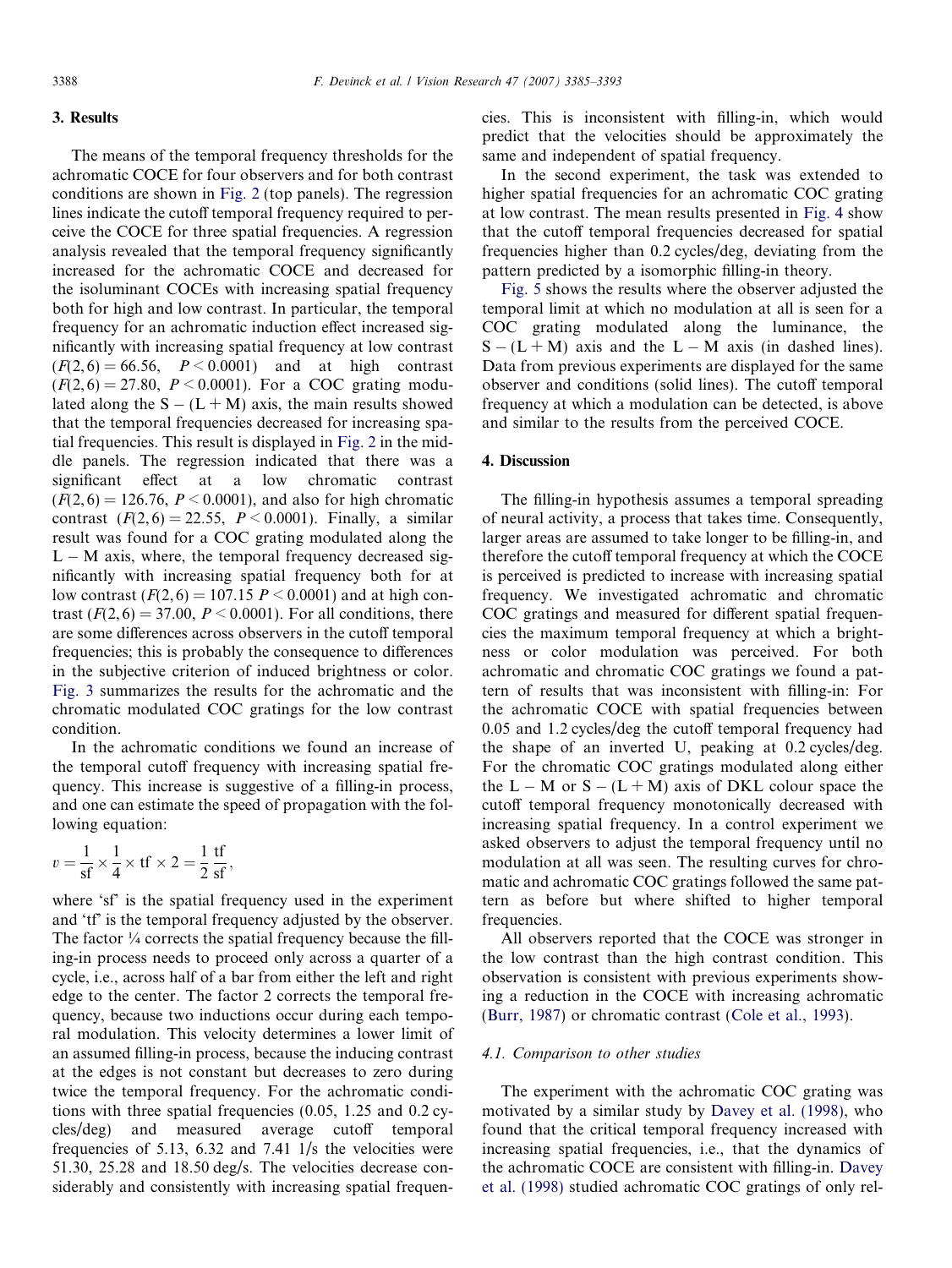<span id="page-4-0"></span>

Fig. 2. Cutoff temporal frequency for a COC grating as a function of spatial frequency. Results are displayed for COC gratings modulated along the luminance (top panels),  $L - M$  (middle panels) and  $S(L + M)$  axis, and for low (left panels) and high (right panels) contrast conditions. Symbols denote the mean for four different observers: subject 1 ( $\square$ ), subject 2 ( $\bigcirc$ ), subject 3 ( $\bigtriangledown$ ) and subject 4 ( $\triangle$ ). Mean is shown by ( $\bigtriangleup$ ). Error bars show S.E. The bold line represents the fitted regression line.

atively low spatial frequencies below 0.212 cycles/deg. Here we employed also higher spatial frequencies up to 1.2 cycles/deg. For low spatial frequencies (below 0.2 cycles/deg) we found the same monotonic relationship between temporal and spatial frequencies as [Davey et al.](#page-7-0) [\(1998\)](#page-7-0). However, when the spatial frequencies increased above 0.2 cycles/deg, the cutoff temporal frequencies decreased, such that the overall pattern obtained for the achromatic COCE was inconsistent with filling-in. For the chromatic COCE, our data does also not support the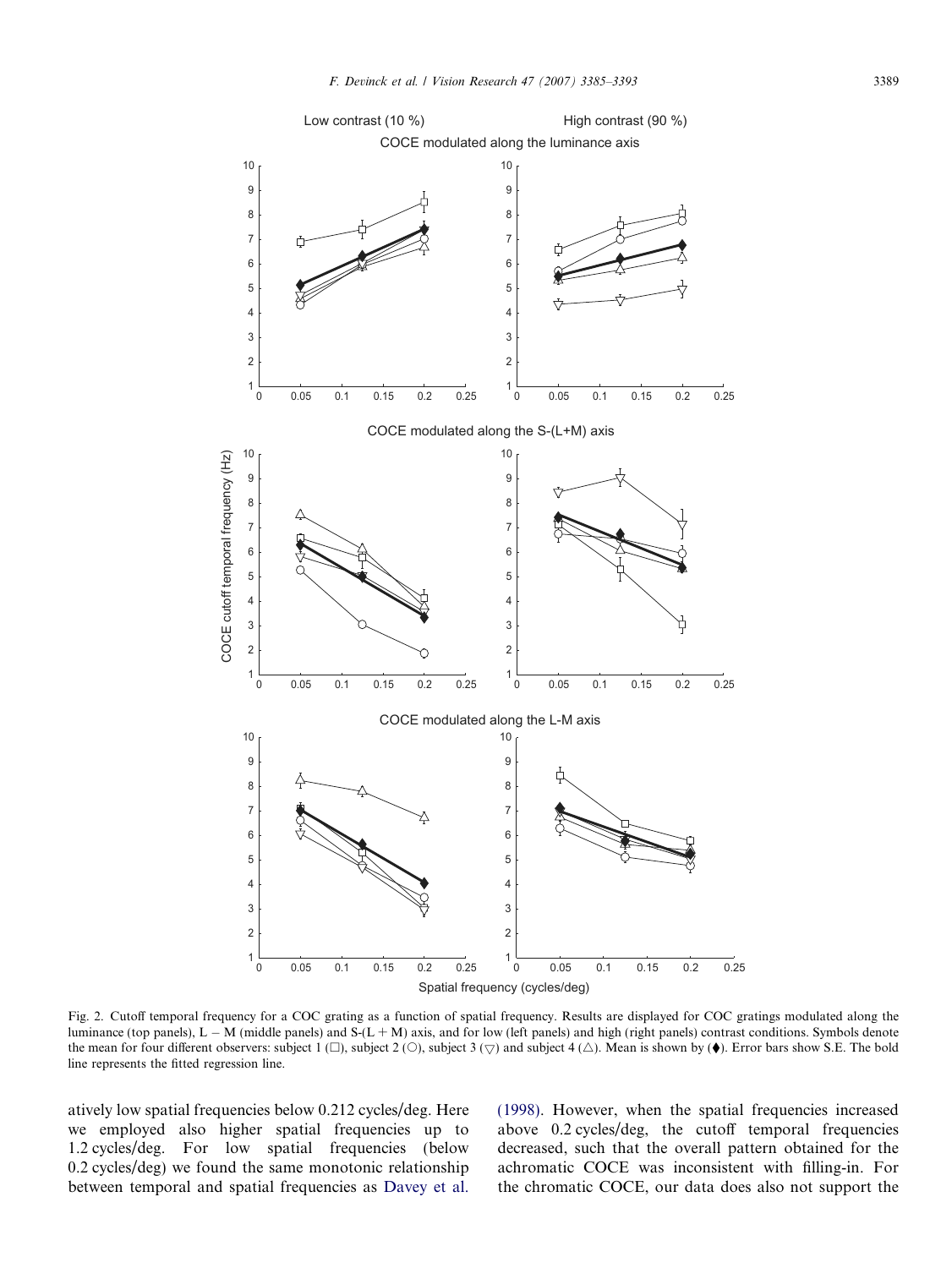<span id="page-5-0"></span>

Fig. 3. Mean results at low contrast are displayed for the COCE modulated along the luminance axis (solid line), the  $S(L+M)$  axis (dashed line) and the  $L - M$  axis (dash-dotted line). Error bars show S.E.



Fig. 4. Cutoff temporal frequency for an achromatic COCE at low contrast for six spatial frequencies ranging from 0.05 to 1.2 cycles/deg. Symbols indicate the mean results for two observers. Error bars show S.E.

filling-in hypothesis. For chromatic COC gratings modulated either along the S –  $(L+M)$  or  $L-M$  cone contrast axis, the critical temporal frequency decreased monotonically with increasing spatial frequency.

In a related study [Rossi and Paradiso \(1996\)](#page-8-0) investigated the temporal limits of brightness induction in temporally modulated square-wave gratings. They found that the cutoff temporal frequency at which brightness induction occurs increased with increasing spatial frequency, consistent with the filling-in hypothesis. [Rossi and Paradiso](#page-8-0) [\(1996\)](#page-8-0) studied relatively high spatial frequencies up to 2 cycles/deg. The differences to the present study may be due the different stimuli used (square wave vs. COC gratings). Interestingly, for one observer (AR, their [Fig. 2](#page-4-0)) [Rossi and Paradiso \(1996\)](#page-8-0) also found a decrease in the cutoff temporal frequency for the highest spatial frequency.

The present data support the idea that features are detected early by the visual system, and that higher cortical areas compute surface brightness and color. This result is consistent with a previous fMRI study by [Perna, Tosetti,](#page-8-0) [Montanaro, and Morrone \(2005\).](#page-8-0) In their experiment, authors showed that the caudal region of the intraparietal

sulcus and the lateral occipital sulcus responded specifically to the COCE, but V1 responded mainly to the retinotopic location of the edge but not to brightness illusion. This is also in agreement with electrophysiological studies showing that in cats a strong response to the COCE is recorded in V2, but a limited signal is recorded in V1 [\(Roe, Lu, &](#page-8-0) [Hung, 2005](#page-8-0)). It has been shown for other patterns that V1 is neither the locus of conscious visual experience nor for filling-in. [Krauskopf \(1963\)](#page-8-0) showed that stabilizing the contour of a red disk surrounded by a green annulus lead to the percept of a all-green disk, as if the green annulus filled-in the interior disk. Using a similar stimulus, [von](#page-8-0) [der Heydt et al. \(2003\)](#page-8-0) found that the neuronal response did not change while recording from neurons in V1 of the trained monkey, although the behavioral response indicated a perceptual change from red to green.

# 4.2. Implications for models of brightness perception

The present empirical study investigated the temporal aspects of the COCE and showed that the time course of the effect is inconsistent with models that assume a longer computation time for larges areas, such as filling-in on a single scale. This particular kind of model can be ruled out, while other models are still possible, such as a reweighting of spatial frequencies [\(Dakin & Bex, 2003](#page-7-0)), filtering approaches [\(Blakeslee & McCourt, 1999, 2001\)](#page-7-0) or fillingin at multiple scales [\(Grossberg & Hong, 2006; Sepp &](#page-8-0) [Neumann, 1999\)](#page-8-0).

Filling-in models involve at least an implicit temporal component. The filling-in theory explains the COCE by a diffusion of activity from neurons responding to the edge to neighboring neurons corresponding to the illusory surface. Long-range interactions via horizontal cortical axons in area V1 have been assumed to provide the neural substrate of the large-scale convergence necessary for the filling-in process ([Gilbert, 1996; Gilbert, Das, Ito, Kapadia,](#page-8-0) [& Westheimer, 1996; Spillmann & Werner, 1996\)](#page-8-0). Fillingin is based on an ''isomorphic'' representation, which assumes that brightness or color signals spread from the borders into uniform regions. The isomorphic filling-in hypothesis predicts a temporal cutoff for the perception of an induced brightness in the COCE, and this temporal frequency should increase with increasing spatial frequency. The results for the achromatic COCE (Fig. 4) and for the chromatic COCE are both inconsistent with this hypothesis.

To salvage filling-in for the present data, one would need to assume that it operates on multiple spatial scales, being largely independent of the size of the region to be filled in. Multi-scale filling-in approaches have been proposed for the processing of synthetic aperture radar images [\(Grossberg, Mingolla, & Williamson, 1995](#page-8-0)), to infer 3D shape from texture ([Grossberg, Kuhlmann, & Mingolla,](#page-8-0) [2007\)](#page-8-0) and to model brightness perception [\(Grossberg &](#page-8-0) [Hong, 2006; Sepp & Neumann, 1999](#page-8-0)). The features that are filled in need to be detected, and thus filling-in breaks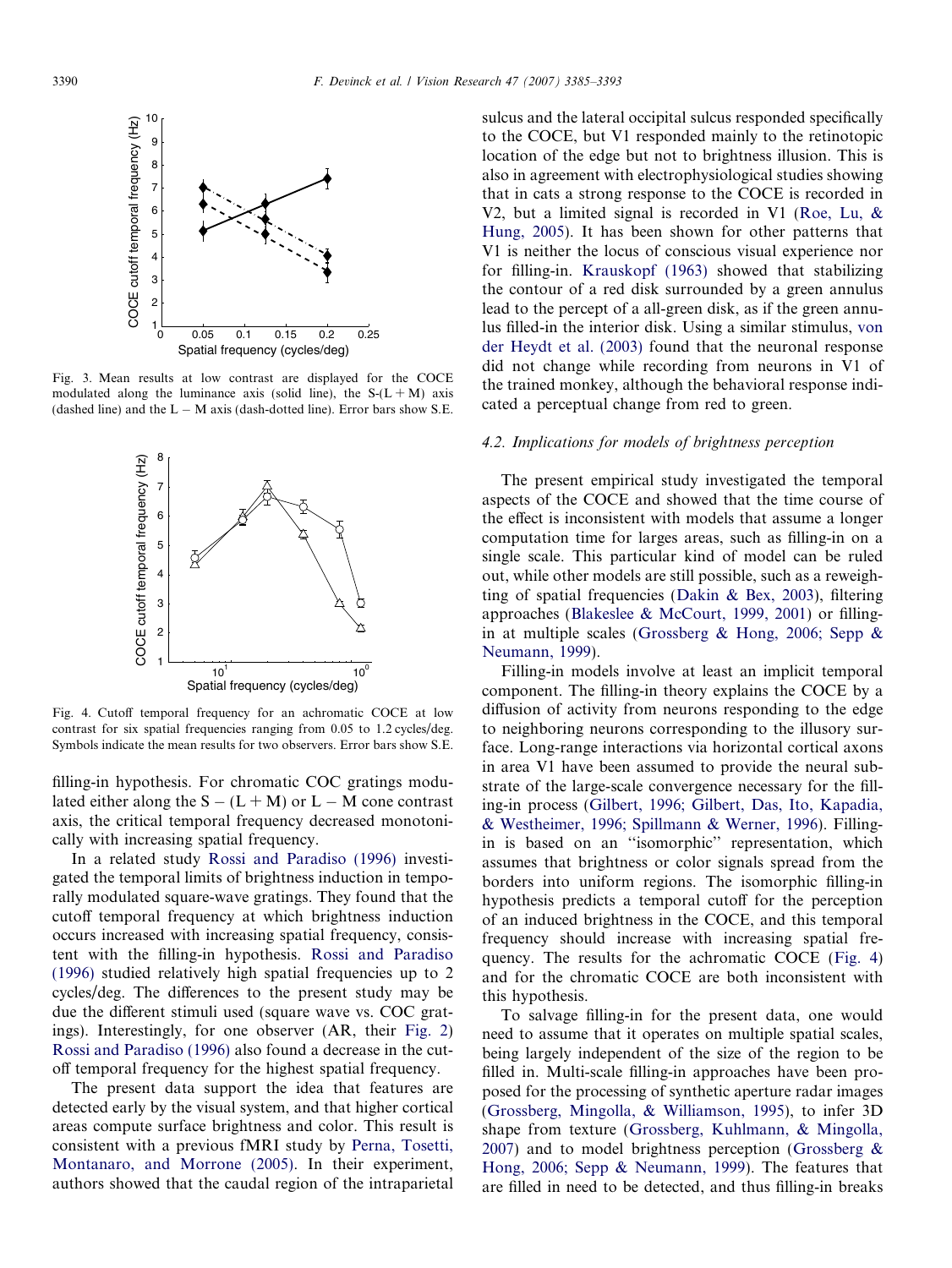<span id="page-6-0"></span>

Fig. 5. Cutoff temporal frequency for the achromatic and the chromatic COCE at low and high contrast as a function of the spatial frequency. The solid lines represent the results for the main task where the observer adjusted the temporal COCE until it still perceived and the dashed lines indicate the results for the second task while observer adjusted the temporal frequency until no modulation at all was perceived. Error bars show S.E.

down with a characteristic similar to the spatio-temporal detection curves for achromatic and chromatic features.

The COCE has also been explained by a reweighting of the amplitude of spatial frequencies channels to match the average statistics of natural images ([Dakin & Bex, 2003\)](#page-7-0). The amplitude spectrum of natural images has on average a 1/f fall-off with spatial frequency ([Field, 1987](#page-7-0)). The model of [Dakin and Bex \(2003\)](#page-7-0) works iteratively by adjusting the measured amplitude of spatial frequency channels to match the average spatial frequency spectrum of natural images. Since the achromatic COCE deviates from the average statistics by having too little energy at low-spatial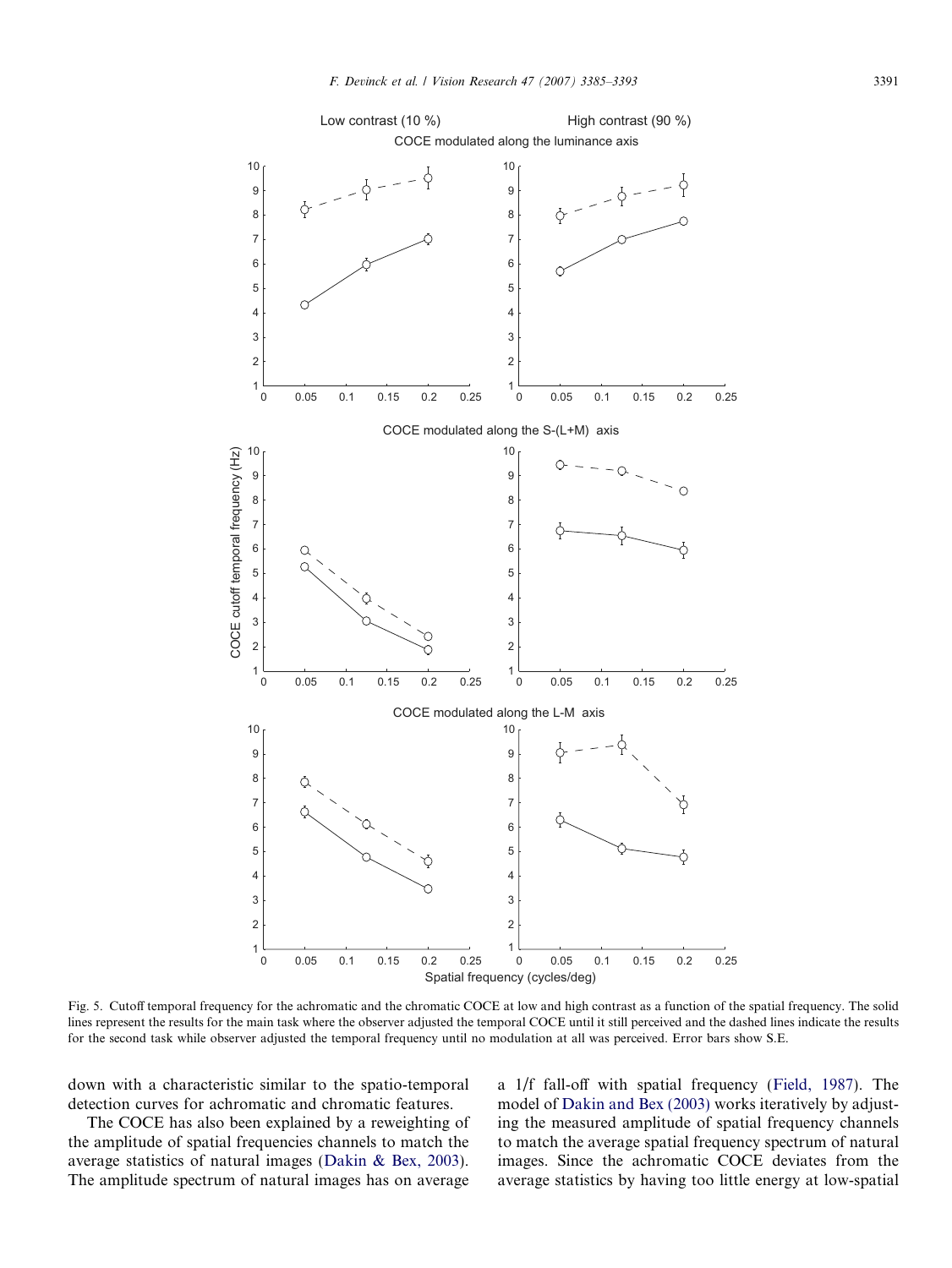<span id="page-7-0"></span>frequencies, these responses are amplified, causing the illusory brightness in the interior regions. In principle, the model by Dakin and Bex (2003) has a temporal component because it works iteratively and could thus make predictions about the temporal cutoff frequency of COCE modulations. However, Dakin and Bex (2003) regard this iterative reconstruction only as a vehicle to evaluate the way in which images are represented, and not as a model of an active reconstruction process occurring in human visual processing.

The natural scene statistics for achromatic and chromatic images are to a large degree similar (Párraga, Brel[staff, Troscianko, & Moorehead, 1998; Wachtler, Lee, &](#page-8-0) [Sejnowski, 2001\)](#page-8-0). We found that chromatic COCE exists, as has been shown previously ([Van den Brink and Keem](#page-8-0)[ink, 1976; Wachtler and Wehrhahn, 1997; Ware and](#page-8-0) [Cowan, 1983](#page-8-0)). This is accordance with the core idea of Dakin and Bex (2003) that an adjustment procedure reflects the statistics of natural scenes. However, we found that the temporal cutoff differed between chromatic and achromatic COC gratings, which cannot be explained by natural scenes statistics. An extended model of brightness and color processing to the temporal domain has to take information other than natural scene statistics into account.

The COCE has also been explained by a symbolic or interpretative theory. The symbolic theory assumes that the signals from the edge-detectors are integrated at a higher level to produce a response that represents the color or brightness of the surface. Symbolic models are largely unspecified and do not make any predictions about the time course of the COCE. To reconcile the symbolic theory with our data one has to assume recognition processes that are spatial frequency dependent, requiring communication between distant cortical cells. Then such an interpretative mechanism would have a propagation speed. Thus, recognition processes should be faster at lower spatial frequencies for an achromatic COCE and at higher spatial frequencies for a chromatic COCE.

The present results might also be explained by the difference between the shapes of the achromatic and chromatic contrast sensitivity function (CSF). The human achromatic CSF has a band-pass shape; the visual system is most sensitive to a band of spatial frequencies in the middle of the range. The chromatic CSF is low-pass; sensitivity is highest at low frequencies and decrease at middle and high frequencies ([Mullen, 1985; Van der Horst &](#page-8-0) [Bouman, 1969\)](#page-8-0). Consequently, the chromatic COCE could be stronger than an achromatic COCE at low-spatial frequencies. This distinction might explain the fact that the chromatic COCE is persistent at higher temporal frequencies for low-spatial frequencies, while the achromatic COCE is persistent at higher temporal frequencies for medium spatial frequencies. The results of the two last experiments are in agreement with this explanation. Indeed, the second experiment showed that the cutoff temporal frequency of the achromatic COCE decreased with spatial frequencies increasing above 0.2 cycles/deg [\(Fig. 4](#page-5-0)). This decrease occurs at high spatial frequencies, inconsistent with filling-in but consistent with the bandpass shape of the achromatic CSF. Finally, the data from the third experiment indicated that the maximum temporal frequency at which a modulation can be detected at all is higher than the critical temporal frequency for the perception of the COCE.

To summarize, our results are inconsistent with the idea that the temporal dynamics of the COCE, both achromatic and chromatic, are due to a process that takes longer for larger areas, such as a basic filling-in model operating on a single scale. We found that the chromatic and achromatic COCEs break down with a characteristic similar to the spatio-temporal detection curves for achromatic and chromatic features.

## Acknowledgments

This research was supported by the Alexander von Humboldt foundation and the German Science Foundation (grant Ge 879/5).

# References

- Boynton, R. M., & Kaiser, P. K. (1968). Vision: The additivity law made to work for heterochromatic photometry with bipartite fields. Science, 161, 366–368.
- Blakeslee, B., & McCourt, M. E. (1999). A multiscale spatial filtering account of the White effect, simultaneous brightness contrast and grating induction. Vision Research, 39, 2487–2502.
- Blakeslee, B., & McCourt, M. E. (2001). A multiscale spatial filtering account of the Wertheimer–Benary effect and the corrugated Mondrian. Vision Research, 41, 4361–4377.
- Burr, D. C. (1987). Implications of the Craik–O'Brien illusion for brightness perception. Vision Research, 27, 1903–1913.
- Campbell, F. W., & Robson, J. G. (1968). Application of Fourier analysis to the visibility of gratings. Journal of Physiology (London), 197, 551–566.
- Campbell, F. W., Howell, E. R., & Johnstone, J. R. (1978). A comparison of threshold and suprathreshold of gratings with components in the low and high spatial frequency range. Journal of Physiology (London), 284, 193–201.
- Cornsweet, T. (1970). Visual perception. New York: Academic Press.
- Craik, K. J. W. (1966). Brightness discrimination, borders, and subjective brightness. In S. L. Sherwood (Ed.), The nature of psychology (pp. 94–97). Cambridge: Cambridge University Press.
- Cole, G. R., Hine, T., & Scott, J. (1993). Relative contributions of luminance and chromaticity to the Craik–Corsweet effect. In B. Drum (Ed.), Colour vision deficiencies XI (pp. 51–57). Dordrecht, The Netherlands: Kluwer Academic Publishers.
- Dakin, S. C., & Bex, P. J. (2003). Natural image statistics mediate brightness ''filling in''. Proceedings of the Royal Society of London B, 270, 2341–2348.
- Davey, M. P., Maddess, T., & Srinivasan, M. V. (1998). The spatiotemporal properties of the Craik–O'Brien–Cornsweet effect are consistent with filling-in. Vision Research, 38, 2037–2046.
- Derrington, A. M., Krauskopf, J., & Lennie, P. (1984). Chromatic mechanisms in lateral geniculate nucleus of macaque. The Journal of Physiology, 357, 241–265.
- Field, D. J. (1987). Relations between the statistics of natural images and the response properties of cortical cells. Journal of the Optical Society of America A, 4, 2379–2394.